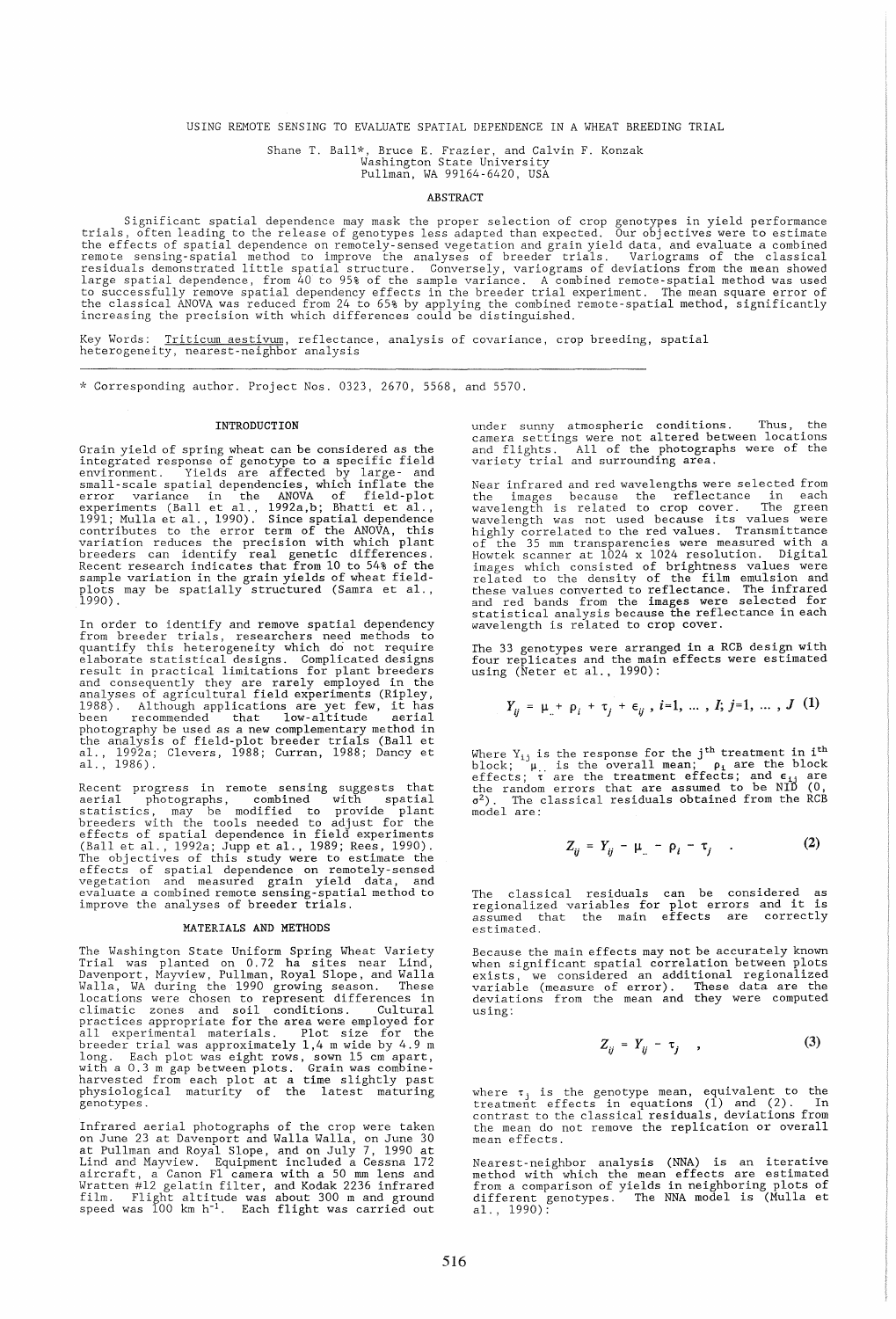$$
Y_{ij} = \mu_j + \delta_i + \epsilon_i \quad , \tag{4}
$$

where  $Y_{i,j}$  is the yield of the i<sup>th</sup> plot having the j<sup>th</sup><br>genotype;  $\mu_j$  is the estimate of the treatment mean;<br> $\delta_i$  is the estimate of the soil trend; and  $\epsilon_i$  is the<br>effect of local uncorrelated errors assumed to

Variograms of classical and non-classical deviations for yield, infrared, and red values were used to evaluate the statistical assumption of independent errors. Slopes> 0 and intercepts < 1 indicate a spatial dependency. The semivariogram was estimated from the formula:

$$
\gamma_k(h) = \frac{1}{2N(h)} \sum_{k=1}^{N(h)} [Z_{ij}(X_k) - Z_{ij}(X_{k+h})]^2 , \qquad (5)
$$

where  $\gamma_k(h)$  is the semivariogram of random variable  $Z_{ij}$ ;  $N(h)$  is the number of deviation pairs within a given range of distance  $h$ ;  $X_k$  is the data point is deviated by h from  $X_k$ . We used normalized semivariance variogram model.

The best fit, according to the least squares criteria, to the semivariance values was given by the linear model:

$$
\gamma(h) = C_o + C_1 h \qquad , \qquad (6)
$$

where  $C_o$  (nugget variance) is due to experimental<br>and measurement error and genotypic variation that<br>occurs within a distance shorter than h. The<br>estimated slope function is  $C_1$ . When  $C_1 = 0$ , the<br>variogram indicates

In an attempt to compensate for the effect of<br>spatial correlation on genotvoe estimates an spatial correlation on genotype estimates an analysis of covariance using near infrared and red deviations as covariates was conducted on the NNAadjusted yield data. This model was:

$$
Y_{ij} = \mu_{.} + \rho_{i} + \tau_{j} + \omega_{1}(Z_{ij1}) + \omega_{2}(Z_{ij2}) + \epsilon_{ij} , \tag{7}
$$

where  $\mu_{\cdots}$ ,  $\rho_i$ ,  $\tau_{j}$ , and  $\epsilon_{ij}$  were previously defined for the RCB model (Eq. 1) and  $\omega_1$  and  $\omega_2$  are<br>regression coefficients for the relation between  $Y_{1,j}$ <br>and  $Z_{1,j}$  and  $Z_{1,j}$ . The covariates were expressed as<br>a deviation from the overall mean. The  $\epsilon_{ij}$  are<br>ran

#### RESULTS AND DISCUSSION

Except for the grain yield data at Royal Slope, variograms of the classical residuals from the RCB model showed no spatial structure (Table 1). Thus, considering only the variograms of classical



Fig. 1. Plot of the normalized linear variogram using deviations from the mean for grain yield data near Royal Slope, WA (see Table 1 for interpretation).

residuals, we might conclude that the errors are spatially independent. To further evaluate the assumption of independence and small-scale spatial dependence between plot errors, we conducted spatial analyses using non-classical deviations (deviations from the mean) for grain yield. These variograms generally showed that the errors between plots were not randomly distributed, because the slopes were<br>non-zero and intercepts were less than unity (Figs.<br>1, 2, 3). An exception was grain yield at<br>Davenport, possibly because of nonuniform cultural<br>and management practices (T

Table 1. Spatial structure demonstrated by the classical residuals and the deviations from the mean of grain yield and reflectance parameters at six diverse locations in eastern, Washington.

| Parameter     | Measure of<br>error | Interpretation of spatial structure |             |             |  |
|---------------|---------------------|-------------------------------------|-------------|-------------|--|
|               |                     | Davenport                           | Lind        | Mayview     |  |
| Grain yield   | Residual            | Random                              | Random      | Random      |  |
|               | Deviation           | Random                              | Structured  | Structured  |  |
| Near infrared | Residual            | Random                              | Random      | Random      |  |
|               | Deviation           | Structured                          | Structured  | Structured  |  |
| Red           | Residual            | Random                              | Random      | Random      |  |
|               | Deviation           | Structured                          | Structured  | Structured  |  |
|               |                     | Pullman                             | Royal Slope | Walla Walla |  |
| Grain yield   | Residual            | Random                              | Structured  | Random      |  |
|               | Deviation           | Structured                          | Structured  | Structured  |  |
| Near infrared | Residual            | Random                              | Random      | Random      |  |
|               | Deviation           | Structured                          | Structured  | Structured  |  |
| Red           | Residual            | Structured                          | Random      | Random      |  |
|               | Deviation           | Structured                          | Structured  | Structured  |  |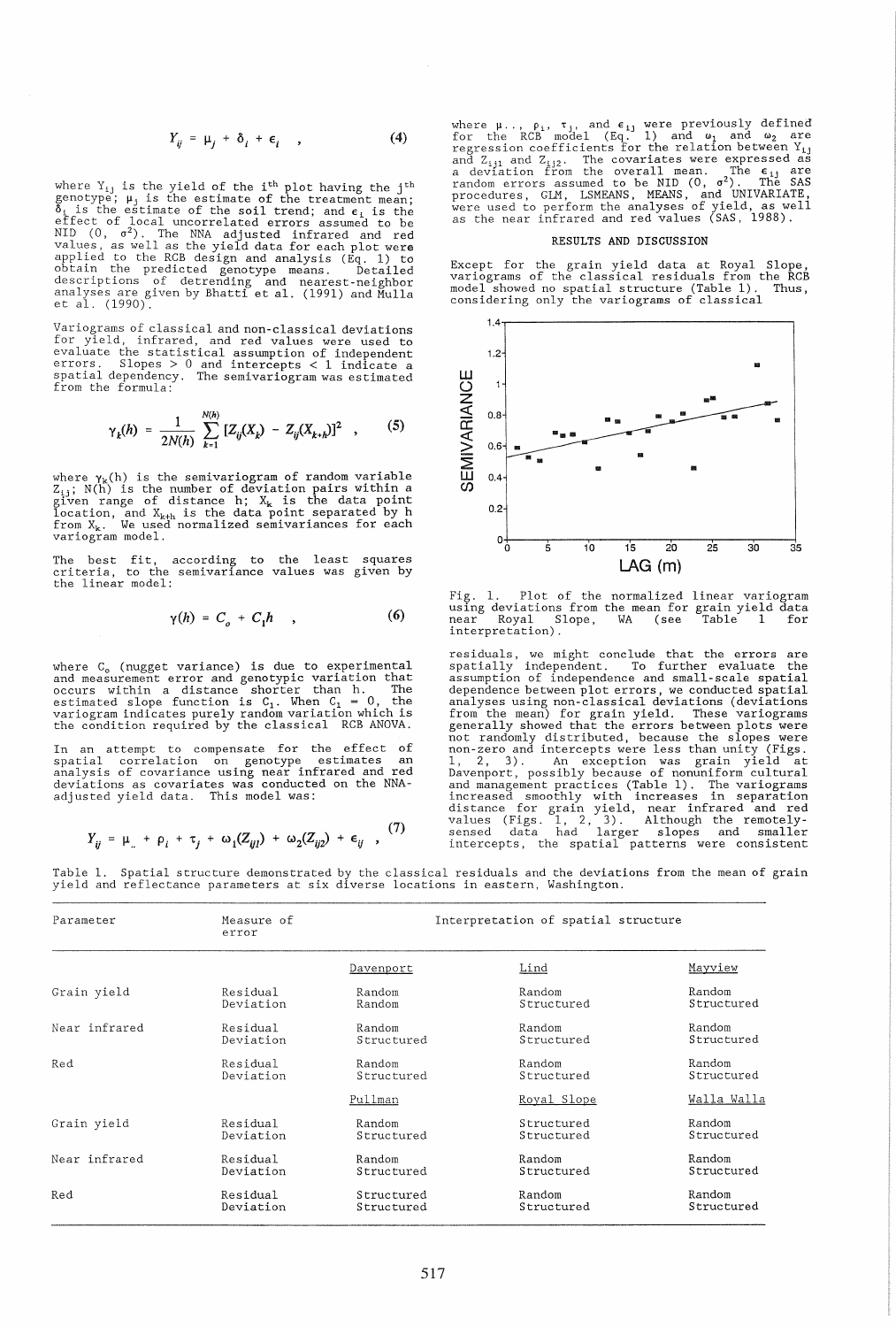| Source of<br>variation       | df    | Davenport    | Lind     | Mayview  | Pullman        | Royal<br>Slope | Walla<br>Walla |  |  |
|------------------------------|-------|--------------|----------|----------|----------------|----------------|----------------|--|--|
| Classical ANOVA              |       | Mean square  |          |          |                |                |                |  |  |
| Replication                  | 3     | $**$         | $\star$  | $**$     | ns             | $**$           | $**$           |  |  |
| Genotype                     | 32    | ns           | ns       | ns       | ns             | ns             | $\star$        |  |  |
| Error                        | 96    |              |          |          |                |                |                |  |  |
| $R^2$ value                  |       | 35           | 32       | 51       | 30             | 55             | 63             |  |  |
| Remote-spatial ANOVA         |       |              |          |          |                |                |                |  |  |
| Replication                  | 3     | ns           | ns       | ns       | ns             | ns             | ns             |  |  |
| Genotype                     | 32    | $\star\star$ | $**$     | $**$     | $\star \star$  | $\star\star$   | $\star\star$   |  |  |
| NIR covariate                | 1     | $**$         | ns       | ns       | $**$           | ns             | $**$           |  |  |
| Red covariate                | $1\,$ | $**$         | ns       | ns       | $\times\times$ | $\star$        | $**$           |  |  |
| Error                        | 94    |              |          |          |                |                |                |  |  |
| $R^2$ value<br>MSE reduction |       | 77<br>24     | 73<br>46 | 81<br>46 | 81<br>60       | 70<br>42       | 95<br>65       |  |  |

Table 2. Classical and the remote-spatial ANOVA of grain yield from a breeder trial experiment conducted at six diverse locations in eastern, Washington.

ns,\*,\*\* Denote nonsignficance, significance at the .05, and .01 levels of probability. MSE reduction = \$<br>reduction in mean square error compared to the classical ANOVA.

with those for grain yield. These results<br>demonstrated that the assumed independence of errors demonstrated that the assumed independence of errors<br>required for the breeder trial RCB ANOVA was not<br>satisfied. This was because the local controls<br>i.e., replication and randomization, did not<br>successfully neutralize the

Genotypic effects at all locations, except Walla Walla, were not statistically significant when using the classical ANOVA (Table 2). These



Fig. 2. Plot of the normalized linear variogram using deviations from the mean for near infrared data near Walla Walla, WA (see Table 1 data near Walla<br>interpretation).

results suggest that classical ANOVA failed to<br>compensate adequately for local-scale spatial<br>effects, showing that spatial heterogeneity<br>decreases precision. Grain yield at Davenport and<br>Pullman showed nonsignificant repli

The remote-spatial method was employed to remove the spatial trends and correlated errors between<br>adjacent plots (Table 2). At four of six field-<br>sites (Davenport, Pullman, Royal Slope, and Walla<br>Walla), the F-values for covariate effects were



Fig. 3. Plot of the normalized linear variogram using deviations from the mean for red data near Pullman, WA (see Table 1 for interpretation).

significant (Ps0.05). In contrast to the classical<br>ANOVA, genotype effects were highly significant<br>(Ps0.01) for grain yield at each field-site.<br>Replication effects were always nonsignificant with<br>the remote-spatial method differences among the spring wheat genotypes can be<br>identified. These results indicated that the<br>remotely-sensed data explained a substantial<br>proportion of the sample variance and illustrates<br>why plant breeders should mode

## CONCLUSIONS

These results suggested that inexpensive, digitized next and photographs can be combined with spatial<br>statistical methods to improve the accuracy in<br>estimating grain yields of spring wheat. This<br>approach increased our understanding of the diverse<br>problems posed by field spa